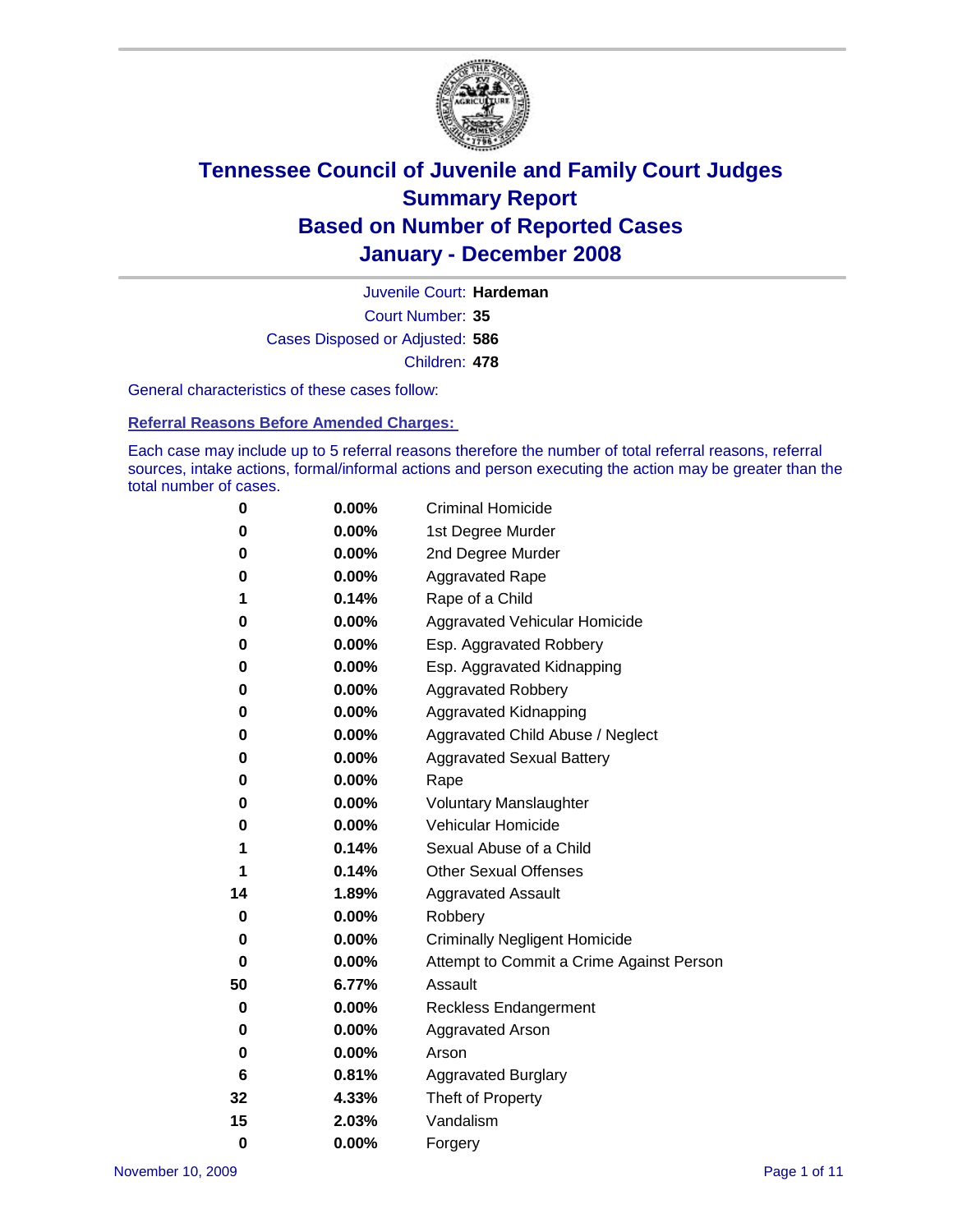

Court Number: **35** Juvenile Court: **Hardeman** Cases Disposed or Adjusted: **586** Children: **478**

#### **Referral Reasons Before Amended Charges:**

Each case may include up to 5 referral reasons therefore the number of total referral reasons, referral sources, intake actions, formal/informal actions and person executing the action may be greater than the total number of cases.

| 0           | 0.00%    | <b>Worthless Checks</b>                                     |
|-------------|----------|-------------------------------------------------------------|
| 0           | $0.00\%$ | Illegal Possession / Fraudulent Use of Credit / Debit Cards |
| 9           | 1.22%    | <b>Burglary</b>                                             |
| 0           | $0.00\%$ | Unauthorized Use of a Vehicle                               |
| 0           | $0.00\%$ | <b>Cruelty to Animals</b>                                   |
| 0           | 0.00%    | Sale of Controlled Substances                               |
| 6           | 0.81%    | <b>Other Drug Offenses</b>                                  |
| 27          | 3.65%    | Possession of Controlled Substances                         |
| 0           | $0.00\%$ | <b>Criminal Attempt</b>                                     |
| 1           | 0.14%    | Carrying Weapons on School Property                         |
| 3           | 0.41%    | Unlawful Carrying / Possession of a Weapon                  |
| 3           | 0.41%    | <b>Evading Arrest</b>                                       |
| 0           | 0.00%    | Escape                                                      |
| 1           | 0.14%    | Driving Under Influence (DUI)                               |
| 9           | 1.22%    | Possession / Consumption of Alcohol                         |
| $\bf{0}$    | 0.00%    | Resisting Stop, Frisk, Halt, Arrest or Search               |
| 0           | 0.00%    | <b>Aggravated Criminal Trespass</b>                         |
| 1           | 0.14%    | Harassment                                                  |
| 0           | 0.00%    | Failure to Appear                                           |
| 3           | 0.41%    | Filing a False Police Report                                |
| $\bf{0}$    | $0.00\%$ | Criminal Impersonation                                      |
| 32          | 4.33%    | <b>Disorderly Conduct</b>                                   |
| 13          | 1.76%    | <b>Criminal Trespass</b>                                    |
| 0           | 0.00%    | Public Intoxication                                         |
| 0           | $0.00\%$ | Gambling                                                    |
| 114         | 15.43%   | Traffic                                                     |
| $\mathbf 2$ | 0.27%    | Local Ordinances                                            |
| 3           | 0.41%    | Violation of Wildlife Regulations                           |
| $\bf{0}$    | $0.00\%$ | Contempt of Court                                           |
| 21          | 2.84%    | Violation of Probation                                      |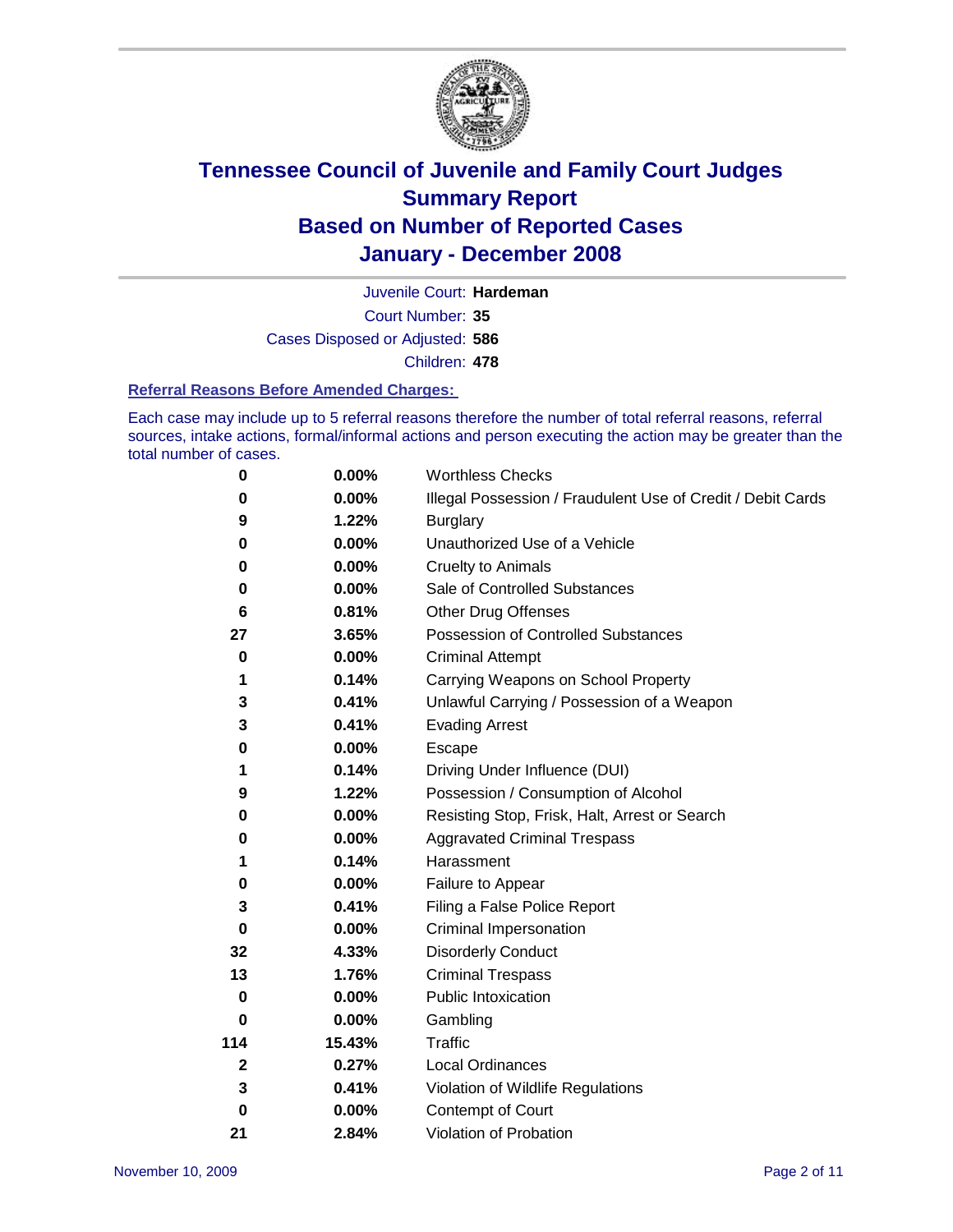

Court Number: **35** Juvenile Court: **Hardeman** Cases Disposed or Adjusted: **586** Children: **478**

#### **Referral Reasons Before Amended Charges:**

Each case may include up to 5 referral reasons therefore the number of total referral reasons, referral sources, intake actions, formal/informal actions and person executing the action may be greater than the total number of cases.

| 739      | 100.00%  | <b>Total Referrals</b>                |
|----------|----------|---------------------------------------|
| 3        | 0.41%    | Other                                 |
| 0        | 0.00%    | <b>Consent to Marry</b>               |
| 0        | 0.00%    | <b>Request for Medical Treatment</b>  |
| 222      | 30.04%   | <b>Child Support</b>                  |
| 19       | 2.57%    | Paternity / Legitimation              |
| 0        | 0.00%    | Visitation                            |
| 6        | 0.81%    | Custody                               |
| 0        | 0.00%    | <b>Foster Care Review</b>             |
| 0        | $0.00\%$ | <b>Administrative Review</b>          |
| 53       | 7.17%    | <b>Judicial Review</b>                |
| 0        | 0.00%    | Violation of Informal Adjustment      |
| 0        | $0.00\%$ | Violation of Pretrial Diversion       |
| 0        | $0.00\%$ | <b>Termination of Parental Rights</b> |
| 0        | 0.00%    | Dependency / Neglect                  |
| $\bf{0}$ | $0.00\%$ | <b>Physically Abused Child</b>        |
| 0        | 0.00%    | <b>Sexually Abused Child</b>          |
| 37       | 5.01%    | Violation of Curfew                   |
| $\bf{0}$ | $0.00\%$ | Violation of a Valid Court Order      |
| 7        | 0.95%    | Possession of Tobacco Products        |
| 0        | $0.00\%$ | Out-of-State Runaway                  |
| 3        | 0.41%    | In-State Runaway                      |
| 20       | 2.71%    | Truancy                               |
| 0        | 0.00%    | <b>Unruly Behavior</b>                |
| 1        | 0.14%    | Violation of Aftercare                |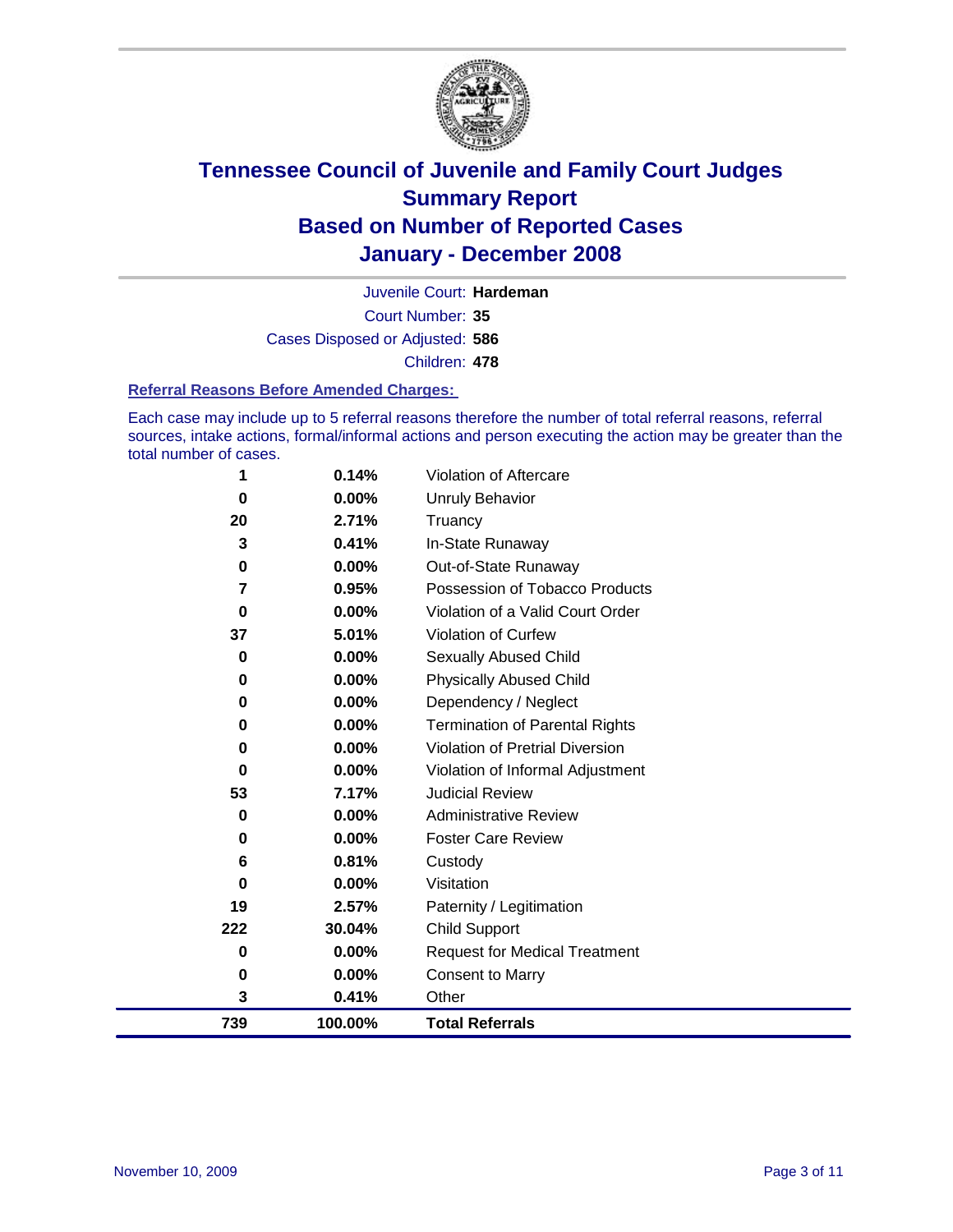

Court Number: **35** Juvenile Court: **Hardeman** Cases Disposed or Adjusted: **586** Children: **478**

### **Referral Sources: 1**

| 391          | 52.91%   | Law Enforcement                   |
|--------------|----------|-----------------------------------|
| $\mathbf{2}$ | 0.27%    | Parents                           |
| $\mathbf{2}$ | 0.27%    | Relatives                         |
| $\bf{0}$     | 0.00%    | Self                              |
| 11           | 1.49%    | School                            |
| $\bf{0}$     | $0.00\%$ | <b>CSA</b>                        |
| 57           | 7.71%    | <b>DCS</b>                        |
| 6            | 0.81%    | <b>Other State Department</b>     |
| 24           | 3.25%    | <b>District Attorney's Office</b> |
| 18           | 2.44%    | <b>Court Staff</b>                |
| $\bf{0}$     | 0.00%    | Social Agency                     |
| 1            | 0.14%    | <b>Other Court</b>                |
| $\mathbf 0$  | 0.00%    | Victim                            |
| $\bf{0}$     | 0.00%    | Child & Parent                    |
| 0            | 0.00%    | Hospital                          |
| 0            | 0.00%    | Unknown                           |
| 227          | 30.72%   | Other                             |
| 739          | 100.00%  | <b>Total Referral Sources</b>     |

### **Age of Child at Referral: 2**

| 478 | 100.00%    | <b>Total Child Count</b> |
|-----|------------|--------------------------|
|     | 0.00%<br>0 | Unknown                  |
| 13  | 2.72%      | Ages 19 and Over         |
| 104 | 21.76%     | Ages 17 through 18       |
| 151 | 31.59%     | Ages 15 through 16       |
| 57  | 11.92%     | Ages 13 through 14       |
| 18  | 3.77%      | Ages 11 through 12       |
| 135 | 28.24%     | Ages 10 and Under        |
|     |            |                          |

<sup>1</sup> If different than number of Referral Reasons (739), verify accuracy of your court's data.

<sup>2</sup> One child could be counted in multiple categories, verify accuracy of your court's data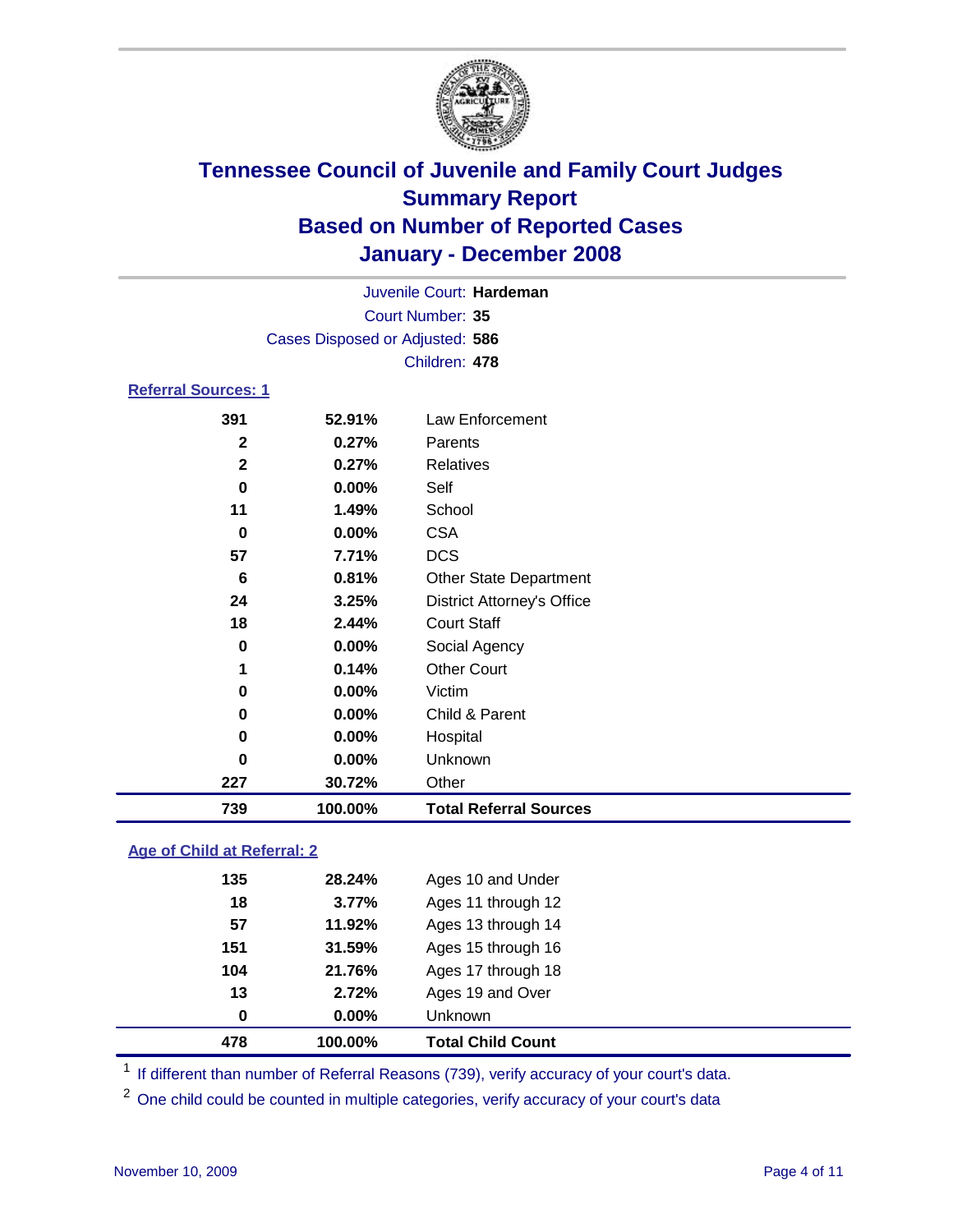

| Juvenile Court: Hardeman                |                                 |                          |  |  |  |
|-----------------------------------------|---------------------------------|--------------------------|--|--|--|
| Court Number: 35                        |                                 |                          |  |  |  |
|                                         | Cases Disposed or Adjusted: 586 |                          |  |  |  |
|                                         |                                 | Children: 478            |  |  |  |
| Sex of Child: 1                         |                                 |                          |  |  |  |
| 257                                     | 53.77%                          | Male                     |  |  |  |
| 166                                     | 34.73%                          | Female                   |  |  |  |
| 55                                      | 11.51%                          | Unknown                  |  |  |  |
| 478                                     | 100.00%                         | <b>Total Child Count</b> |  |  |  |
| Race of Child: 1                        |                                 |                          |  |  |  |
| 124                                     | 25.94%                          | White                    |  |  |  |
| 284                                     | 59.41%                          | African American         |  |  |  |
| $\bf{0}$                                | 0.00%                           | Native American          |  |  |  |
| 4                                       | 0.84%                           | Asian                    |  |  |  |
| $\overline{7}$                          | 1.46%                           | Mixed                    |  |  |  |
| 59                                      | 12.34%                          | Unknown                  |  |  |  |
| 478                                     | 100.00%                         | <b>Total Child Count</b> |  |  |  |
| <b>Hispanic Origin: 1</b>               |                                 |                          |  |  |  |
| $\overline{7}$                          | 1.46%                           | Yes                      |  |  |  |
| 421                                     | 88.08%                          | <b>No</b>                |  |  |  |
| 50                                      | 10.46%                          | Unknown                  |  |  |  |
| 478                                     | 100.00%                         | <b>Total Child Count</b> |  |  |  |
| <b>School Enrollment of Children: 1</b> |                                 |                          |  |  |  |
| 349                                     | 73.01%                          | Yes                      |  |  |  |
| 96                                      | 20.08%                          | No                       |  |  |  |
| 33                                      | 6.90%                           | Unknown                  |  |  |  |
| 478                                     | 100.00%                         | <b>Total Child Count</b> |  |  |  |

One child could be counted in multiple categories, verify accuracy of your court's data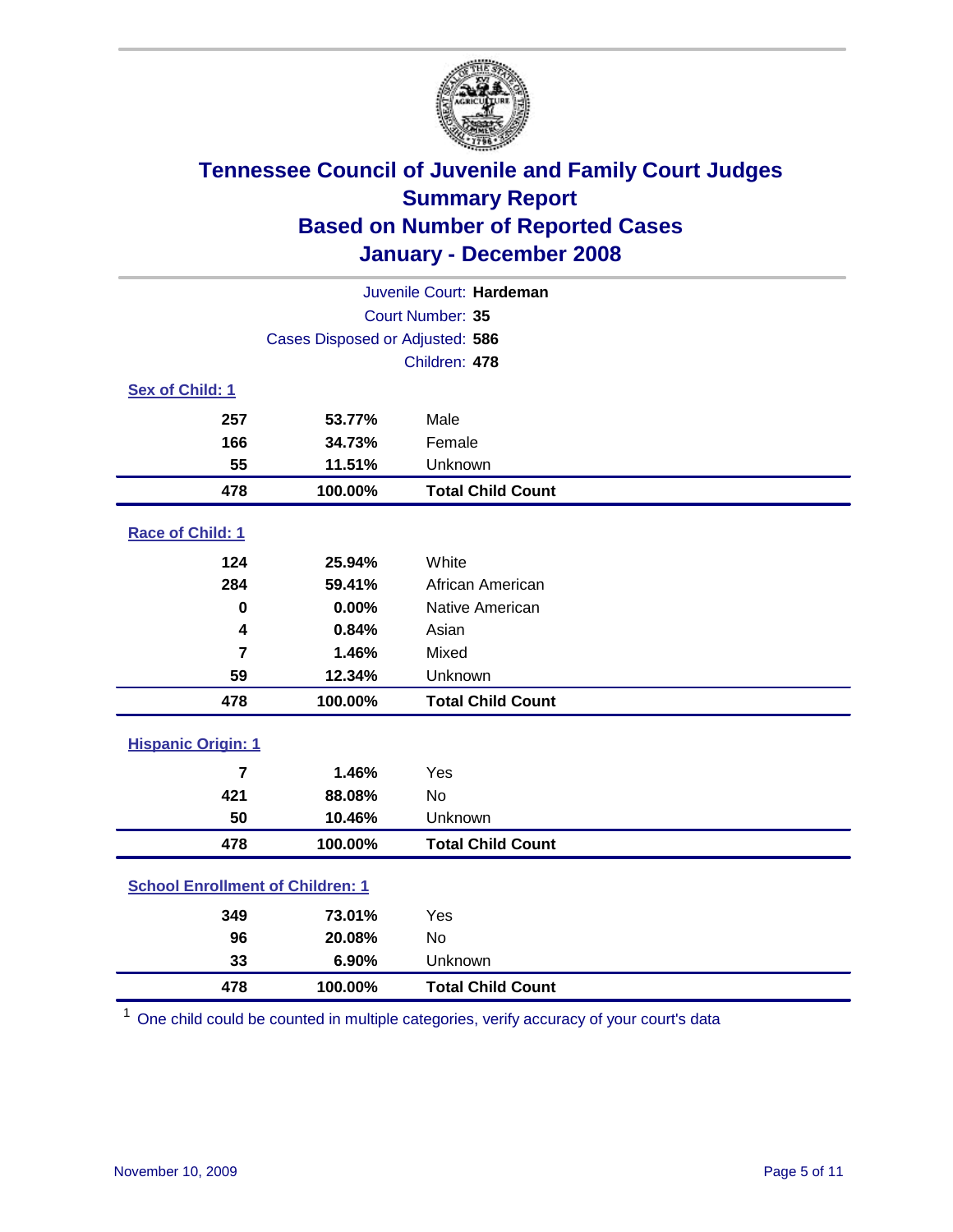

Court Number: **35** Juvenile Court: **Hardeman** Cases Disposed or Adjusted: **586** Children: **478**

#### **Living Arrangement of Child at Time of Referral: 1**

| 478 | 100.00%  | <b>Total Child Count</b>     |
|-----|----------|------------------------------|
| 6   | 1.26%    | Other                        |
| 41  | 8.58%    | Unknown                      |
| 0   | $0.00\%$ | Independent                  |
| 1   | 0.21%    | In an Institution            |
| 1   | 0.21%    | In a Residential Center      |
| 1   | 0.21%    | In a Group Home              |
| 1   | 0.21%    | With Foster Family           |
| 3   | 0.63%    | With Adoptive Parents        |
| 44  | 9.21%    | <b>With Relatives</b>        |
| 24  | 5.02%    | With Father                  |
| 252 | 52.72%   | <b>With Mother</b>           |
| 35  | 7.32%    | With Mother and Stepfather   |
| 6   | 1.26%    | With Father and Stepmother   |
| 63  | 13.18%   | With Both Biological Parents |

#### **Type of Detention: 2**

| 586 | 100.00%  | <b>Total Detention Count</b> |  |
|-----|----------|------------------------------|--|
| 0   | $0.00\%$ | Other                        |  |
| 586 | 100.00%  | Does Not Apply               |  |
| 0   | $0.00\%$ | Unknown                      |  |
| 0   | $0.00\%$ | <b>Psychiatric Hospital</b>  |  |
| 0   | $0.00\%$ | Jail - No Separation         |  |
| 0   | $0.00\%$ | Jail - Partial Separation    |  |
| 0   | $0.00\%$ | Jail - Complete Separation   |  |
| 0   | 0.00%    | Juvenile Detention Facility  |  |
| 0   | $0.00\%$ | Non-Secure Placement         |  |
|     |          |                              |  |

<sup>1</sup> One child could be counted in multiple categories, verify accuracy of your court's data

<sup>2</sup> If different than number of Cases (586) verify accuracy of your court's data.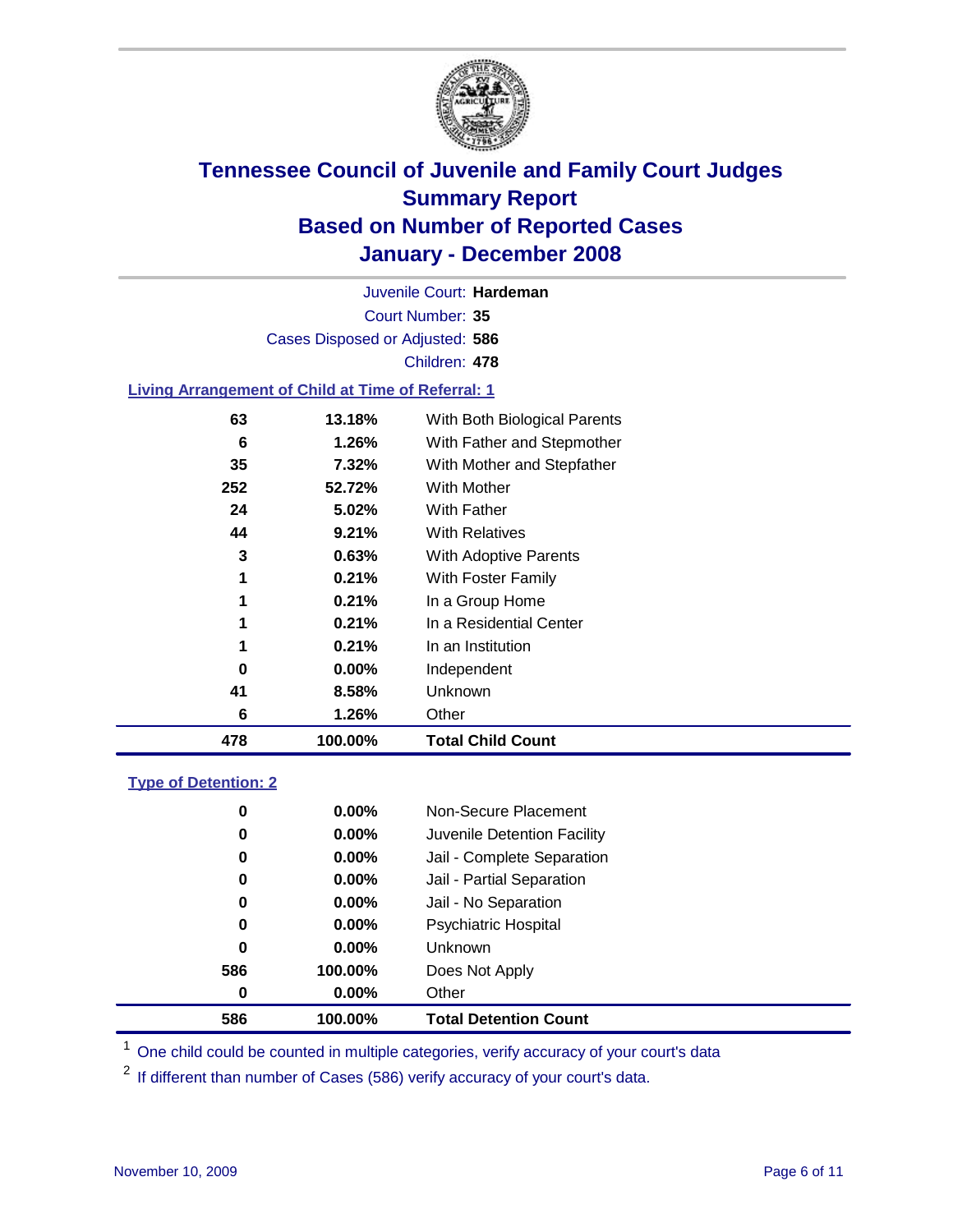

|                                                    | Juvenile Court: Hardeman        |                                      |  |  |  |  |
|----------------------------------------------------|---------------------------------|--------------------------------------|--|--|--|--|
|                                                    | Court Number: 35                |                                      |  |  |  |  |
|                                                    | Cases Disposed or Adjusted: 586 |                                      |  |  |  |  |
|                                                    | Children: 478                   |                                      |  |  |  |  |
| <b>Placement After Secure Detention Hearing: 1</b> |                                 |                                      |  |  |  |  |
| 0                                                  | 0.00%                           | Returned to Prior Living Arrangement |  |  |  |  |
| $\bf{0}$                                           | 0.00%                           | Juvenile Detention Facility          |  |  |  |  |
| 0                                                  | 0.00%                           | Jail                                 |  |  |  |  |
| 0                                                  | 0.00%                           | Shelter / Group Home                 |  |  |  |  |
| 0                                                  | 0.00%                           | <b>Foster Family Home</b>            |  |  |  |  |
| 0                                                  | 0.00%                           | <b>Psychiatric Hospital</b>          |  |  |  |  |
| U                                                  | 0.00%                           | Unknown                              |  |  |  |  |
| 586                                                | 100.00%                         | Does Not Apply                       |  |  |  |  |
| 0                                                  | 0.00%                           | Other                                |  |  |  |  |
| 586                                                | 100.00%                         | <b>Total Placement Count</b>         |  |  |  |  |
|                                                    |                                 |                                      |  |  |  |  |
| <b>Intake Actions: 2</b>                           |                                 |                                      |  |  |  |  |
| 582                                                | 78.76%                          | <b>Petition Filed</b>                |  |  |  |  |
| 57                                                 | 7.71%                           | <b>Motion Filed</b>                  |  |  |  |  |
| 93                                                 | 12.58%                          | <b>Citation Processed</b>            |  |  |  |  |
| 0                                                  | 0.00%                           | Notification of Paternity Processed  |  |  |  |  |
| 1                                                  | 0.14%                           | Scheduling of Judicial Review        |  |  |  |  |
| 0                                                  | 0.00%                           | Scheduling of Administrative Review  |  |  |  |  |
| 0                                                  | 0.00%                           | Scheduling of Foster Care Review     |  |  |  |  |
| 0                                                  | 0.00%                           | Unknown                              |  |  |  |  |
| 0                                                  | 0.00%                           | Does Not Apply                       |  |  |  |  |
| 6                                                  | 0.81%                           | Other                                |  |  |  |  |
| 739                                                | 100.00%                         | <b>Total Intake Count</b>            |  |  |  |  |

<sup>1</sup> If different than number of Cases (586) verify accuracy of your court's data.

<sup>2</sup> If different than number of Referral Reasons (739), verify accuracy of your court's data.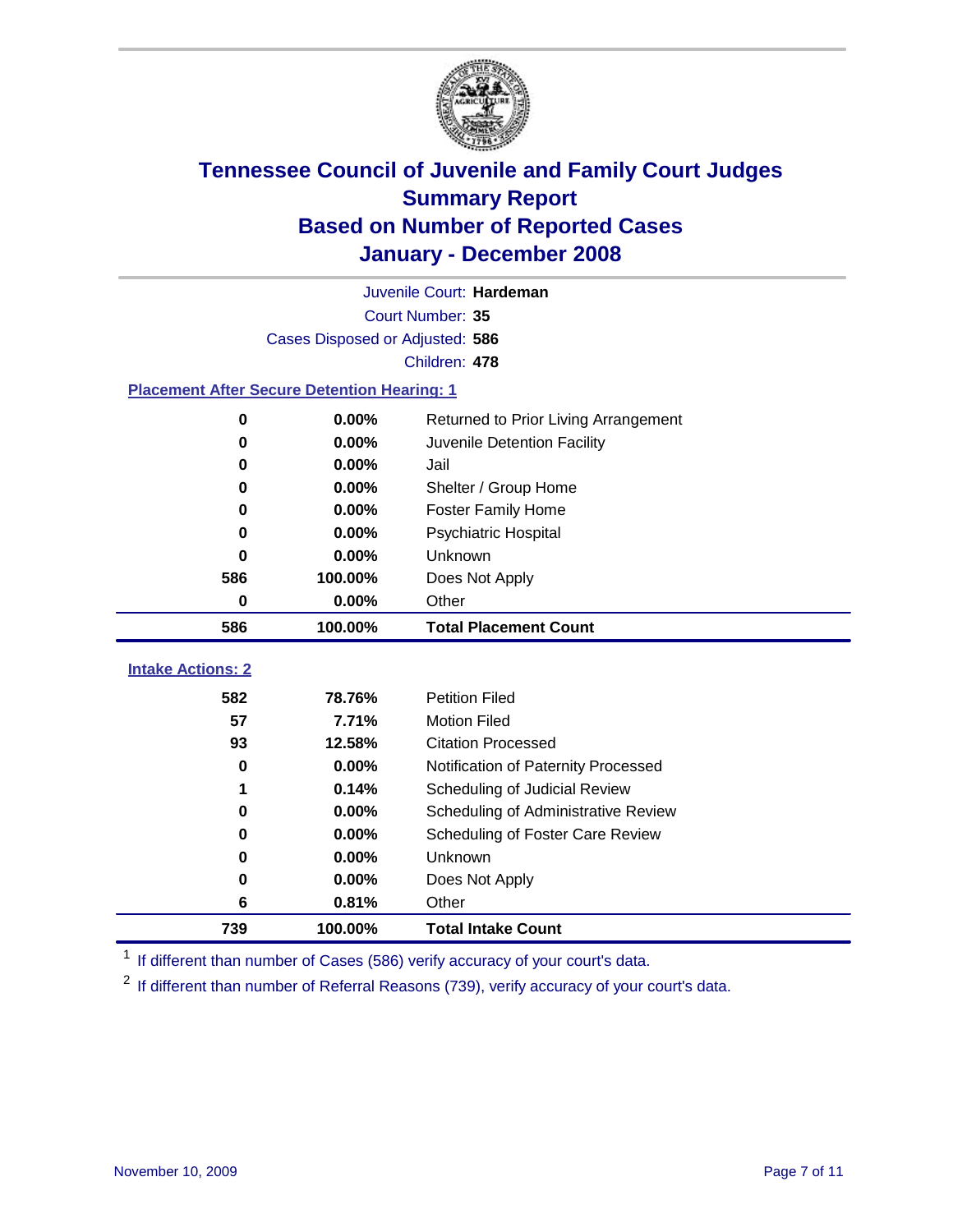

Court Number: **35** Juvenile Court: **Hardeman** Cases Disposed or Adjusted: **586** Children: **478**

### **Last Grade Completed by Child: 1**

| 69           | 14.44%  | Too Young for School     |
|--------------|---------|--------------------------|
| 1            | 0.21%   | Preschool                |
| 10           | 2.09%   | Kindergarten             |
| 5            | 1.05%   | 1st Grade                |
| 8            | 1.67%   | 2nd Grade                |
| 5            | 1.05%   | 3rd Grade                |
| 4            | 0.84%   | 4th Grade                |
| 15           | 3.14%   | 5th Grade                |
| 13           | 2.72%   | 6th Grade                |
| 23           | 4.81%   | 7th Grade                |
| 59           | 12.34%  | 8th Grade                |
| 68           | 14.23%  | 9th Grade                |
| 62           | 12.97%  | 10th Grade               |
| 37           | 7.74%   | 11th Grade               |
| 5            | 1.05%   | 12th Grade               |
| $\bf{0}$     | 0.00%   | Non-Graded Special Ed    |
| $\mathbf{2}$ | 0.42%   | <b>GED</b>               |
| $\mathbf{2}$ | 0.42%   | Graduated                |
| 0            | 0.00%   | Never Attended School    |
| 88           | 18.41%  | Unknown                  |
| $\mathbf 2$  | 0.42%   | Other                    |
| 478          | 100.00% | <b>Total Child Count</b> |

### **Enrolled in Special Education: 1**

One child could be counted in multiple categories, verify accuracy of your court's data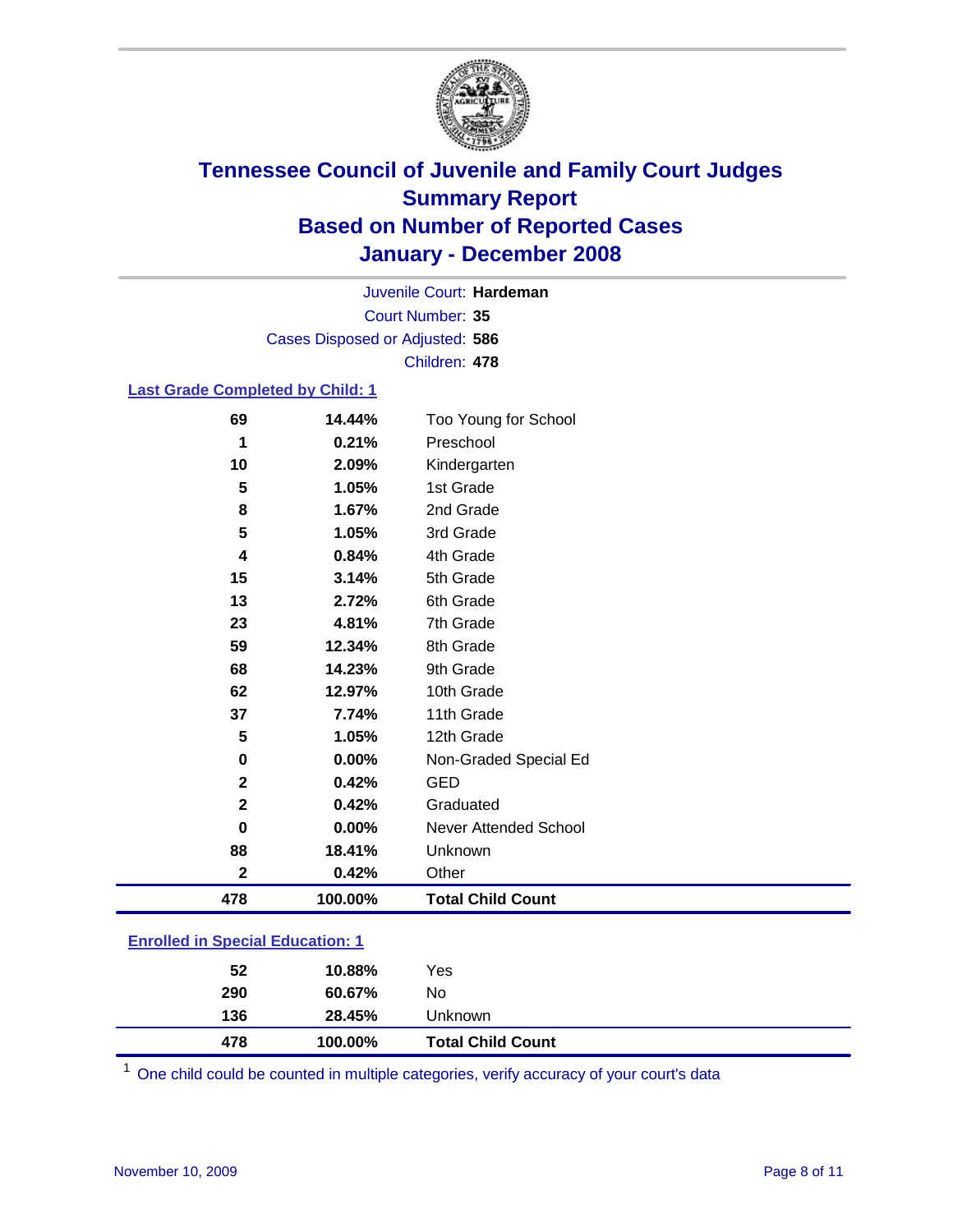

| Juvenile Court: Hardeman     |                                 |                           |  |  |  |
|------------------------------|---------------------------------|---------------------------|--|--|--|
|                              | Court Number: 35                |                           |  |  |  |
|                              | Cases Disposed or Adjusted: 586 |                           |  |  |  |
|                              |                                 | Children: 478             |  |  |  |
| <b>Action Executed By: 1</b> |                                 |                           |  |  |  |
| 739                          | 100.00%                         | Judge                     |  |  |  |
| 0                            | $0.00\%$                        | Referee                   |  |  |  |
| 0                            | $0.00\%$                        | <b>YSO</b>                |  |  |  |
| 0                            | $0.00\%$                        | Other                     |  |  |  |
| 0                            | $0.00\%$                        | Unknown                   |  |  |  |
| 739                          | 100.00%                         | <b>Total Action Count</b> |  |  |  |

### **Formal / Informal Actions: 1**

| 133          | 18.00%   | Dismissed                                        |
|--------------|----------|--------------------------------------------------|
| 8            | 1.08%    | Retired / Nolle Prosequi                         |
| 169          | 22.87%   | <b>Complaint Substantiated Delinquent</b>        |
| 114          | 15.43%   | <b>Complaint Substantiated Status Offender</b>   |
| 5            | 0.68%    | <b>Complaint Substantiated Dependent/Neglect</b> |
| 0            | $0.00\%$ | <b>Complaint Substantiated Abused</b>            |
| 0            | 0.00%    | <b>Complaint Substantiated Mentally III</b>      |
| $\mathbf{2}$ | 0.27%    | Informal Adjustment                              |
| 0            | $0.00\%$ | <b>Pretrial Diversion</b>                        |
| 0            | $0.00\%$ | <b>Transfer to Adult Court Hearing</b>           |
| 0            | $0.00\%$ | Charges Cleared by Transfer to Adult Court       |
| 306          | 41.41%   | Special Proceeding                               |
| 0            | $0.00\%$ | <b>Review Concluded</b>                          |
| 0            | $0.00\%$ | Case Held Open                                   |
| $\mathbf{2}$ | 0.27%    | Other                                            |
| 0            | $0.00\%$ | Unknown                                          |
| 739          | 100.00%  | <b>Total Action Count</b>                        |

<sup>1</sup> If different than number of Referral Reasons (739), verify accuracy of your court's data.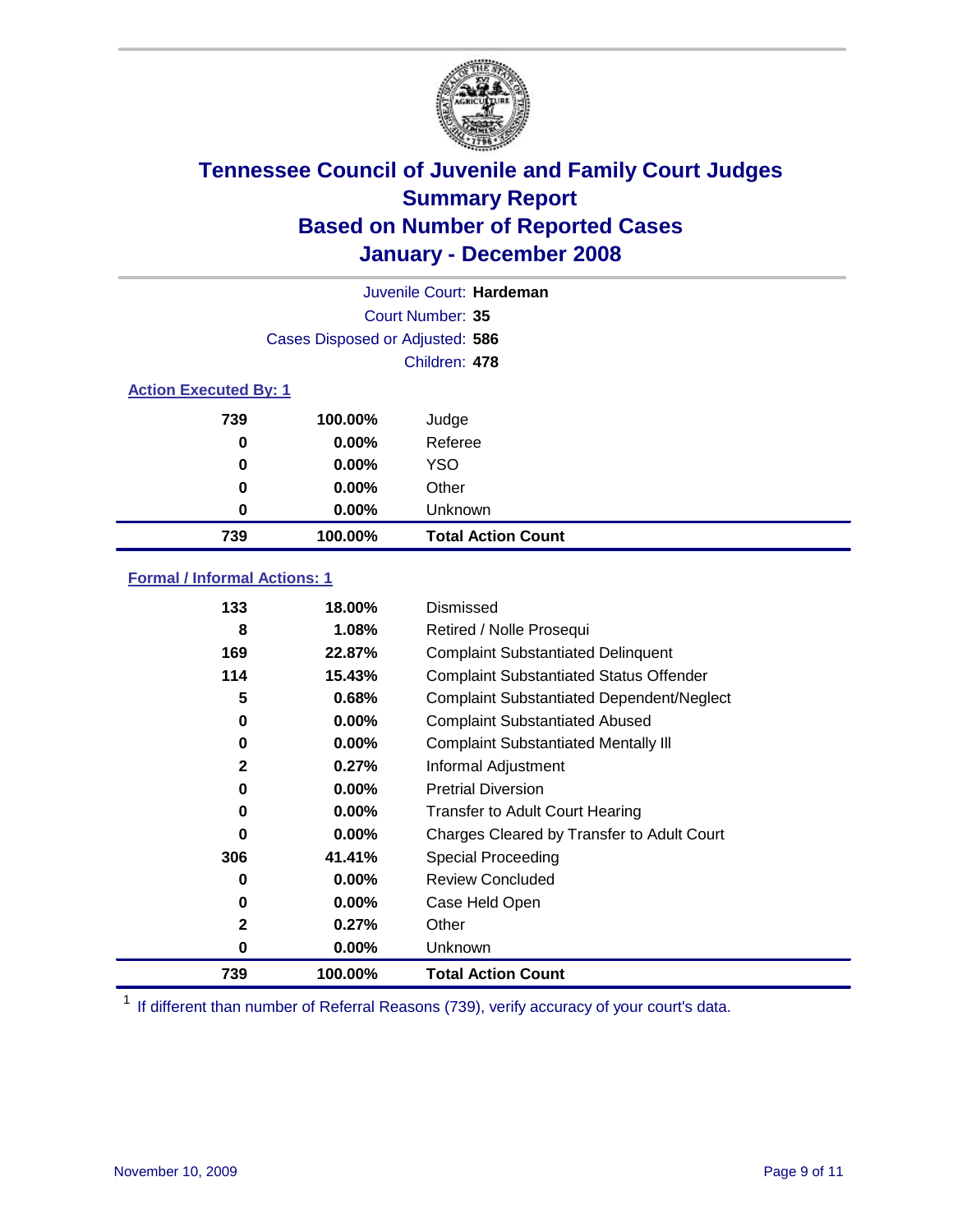

|                       |                                 | Juvenile Court: Hardeman                              |
|-----------------------|---------------------------------|-------------------------------------------------------|
|                       |                                 | Court Number: 35                                      |
|                       | Cases Disposed or Adjusted: 586 |                                                       |
|                       |                                 | Children: 478                                         |
| <b>Case Outcomes:</b> |                                 | There can be multiple outcomes for one child or case. |
| 126                   | 14.40%                          | <b>Case Dismissed</b>                                 |
| 3                     | 0.34%                           | Case Retired or Nolle Prosequi                        |
| 0                     | 0.00%                           | Warned / Counseled                                    |
| 1                     | 0.11%                           | <b>Held Open For Review</b>                           |
| 90                    | 10.29%                          | Supervision / Probation to Juvenile Court             |
| 32                    | 3.66%                           | <b>Probation to Parents</b>                           |
| 1                     | 0.11%                           | Referral to Another Entity for Supervision / Service  |
| 3                     | 0.34%                           | Referred for Mental Health Counseling                 |
| 36                    | 4.11%                           | Referred for Alcohol and Drug Counseling              |
| 0                     | 0.00%                           | <b>Referred to Alternative School</b>                 |
| 0                     | 0.00%                           | Referred to Private Child Agency                      |
| 19                    | 2.17%                           | Referred to Defensive Driving School                  |
| 0                     | 0.00%                           | Referred to Alcohol Safety School                     |
| 0                     | 0.00%                           | Referred to Juvenile Court Education-Based Program    |
| 17                    | 1.94%                           | Driver's License Held Informally                      |
| 0                     | 0.00%                           | <b>Voluntary Placement with DMHMR</b>                 |
| 0                     | 0.00%                           | <b>Private Mental Health Placement</b>                |
| 0                     | 0.00%                           | <b>Private MR Placement</b>                           |
| 0                     | 0.00%                           | Placement with City/County Agency/Facility            |
| 0                     | 0.00%                           | Placement with Relative / Other Individual            |
| 4                     | 0.46%                           | Fine                                                  |
| 17                    | 1.94%                           | <b>Public Service</b>                                 |
| 6                     | 0.69%                           | Restitution                                           |
| 0                     | 0.00%                           | <b>Runaway Returned</b>                               |
| 1                     | 0.11%                           | No Contact Order                                      |
| 20                    | 2.29%                           | Injunction Other than No Contact Order                |
| $\mathbf 2$           | 0.23%                           | <b>House Arrest</b>                                   |
| 82                    | 9.37%                           | <b>Court Defined Curfew</b>                           |
| 0                     | 0.00%                           | Dismissed from Informal Adjustment                    |
| 0                     | 0.00%                           | <b>Dismissed from Pretrial Diversion</b>              |
| 0                     | 0.00%                           | <b>Released from Probation</b>                        |
| 0                     | 0.00%                           | <b>Transferred to Adult Court</b>                     |
| 0                     | $0.00\%$                        | <b>DMHMR Involuntary Commitment</b>                   |